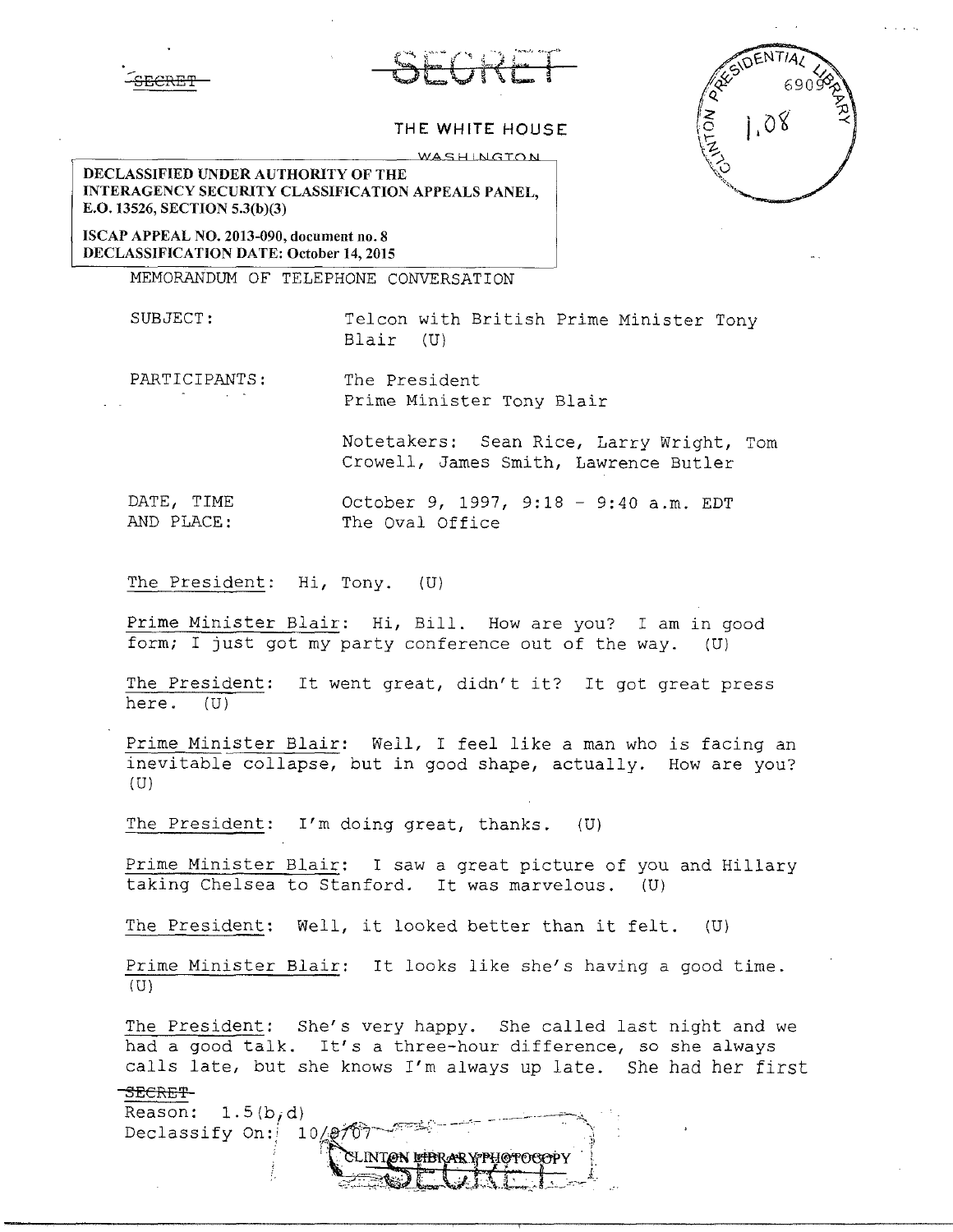£EGRET



chemistry test. (U)

Prime Minister Blair: Look, Bill, the reason I called was to mention a couple of things: I went to Moscow early in the week, and also I have some thoughts on Northern Ireland.  $+e^+$ 

**E.O. 13526, section 1.4(b)(d)** 

The President: Did he give any hint of whether he would run for<br>another term?  $\angle 87$ 

Prime Minister Blair:

**E.O.** 13526, section 1.4(b)(d)

The President: Yeah. (U)

Prime Minister Blair:

E.O. **13526, section l.4(b)(d)** 

**SECRET**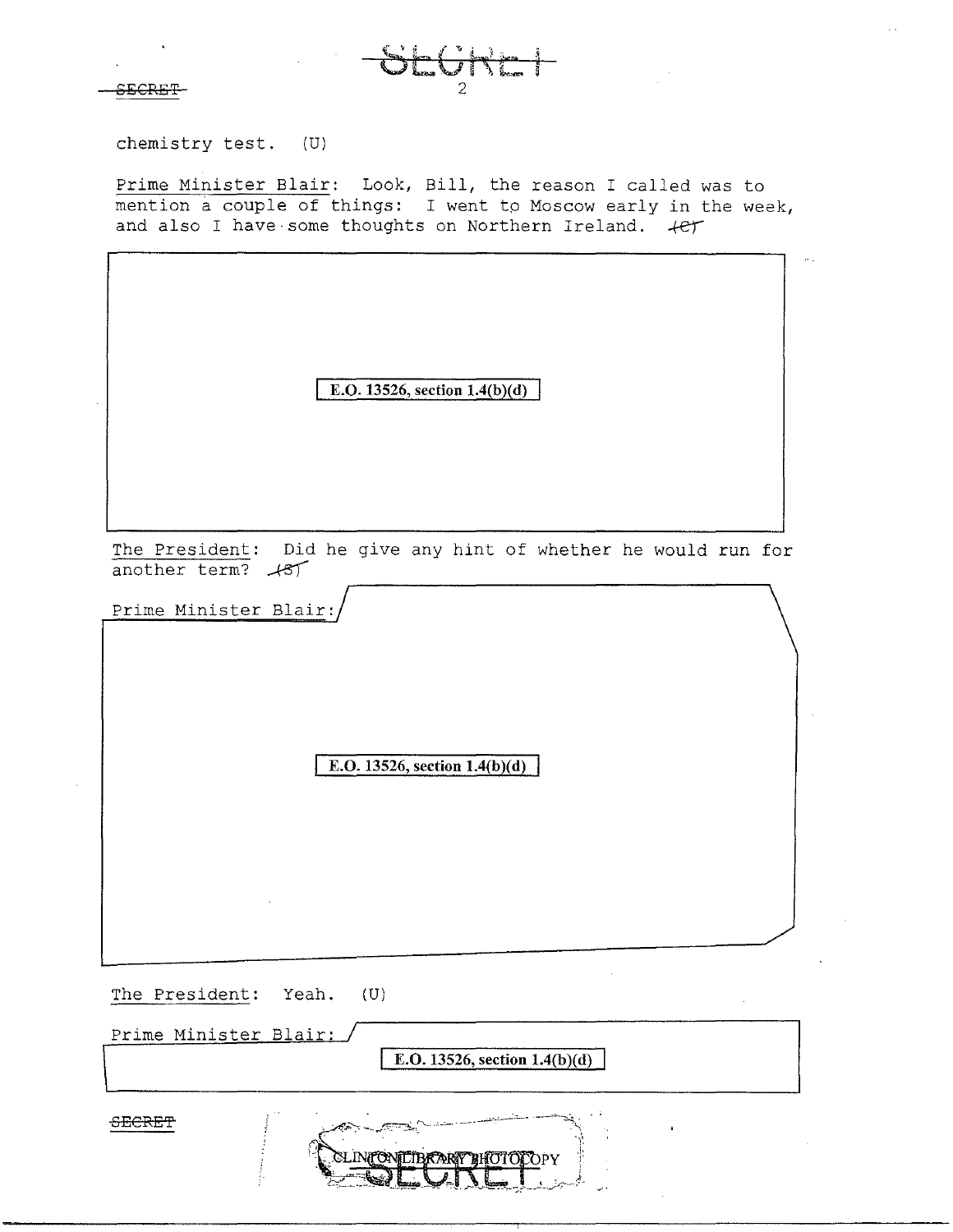<del>SECRET</del>

bt:br"<c *<sup>1</sup>*

**E.O. 13526, section 1.4(b)(d)** 

The President: We will do that. I was very encouraged by my visit with Trimble, he's trying to be a part of this, more upbeat than in the past.  $[2]$ 

Prime-Minister Blair:

**E.O. 13526, section 1.4(b)(d)** 

The President: Did Yeltsin mention the START II treaty?  $\cancel{487}$ 

Prime Minister Blair: **I E.O. 13526, section l.4(b)(d)** 

SECRE'f

The President: How about Iran?  $\{S_t\}$ 

Prime Minister Blair:

**E.O. 13526, section 1.4(b)(d)** 

The President: I believe that a lot of things do happen without his knowledge. When they changed their economy, they did not have the intermediate controls in place that a normal economy has. We have a process going with the Vice President, Chernomyrdin, Wisner and Koptev, that I think will work. They say they're cracking down, but he is careful about what he says in public, maybe because he doesn't want to be seen to be

**ONLIBRANYPHOTOCOPY**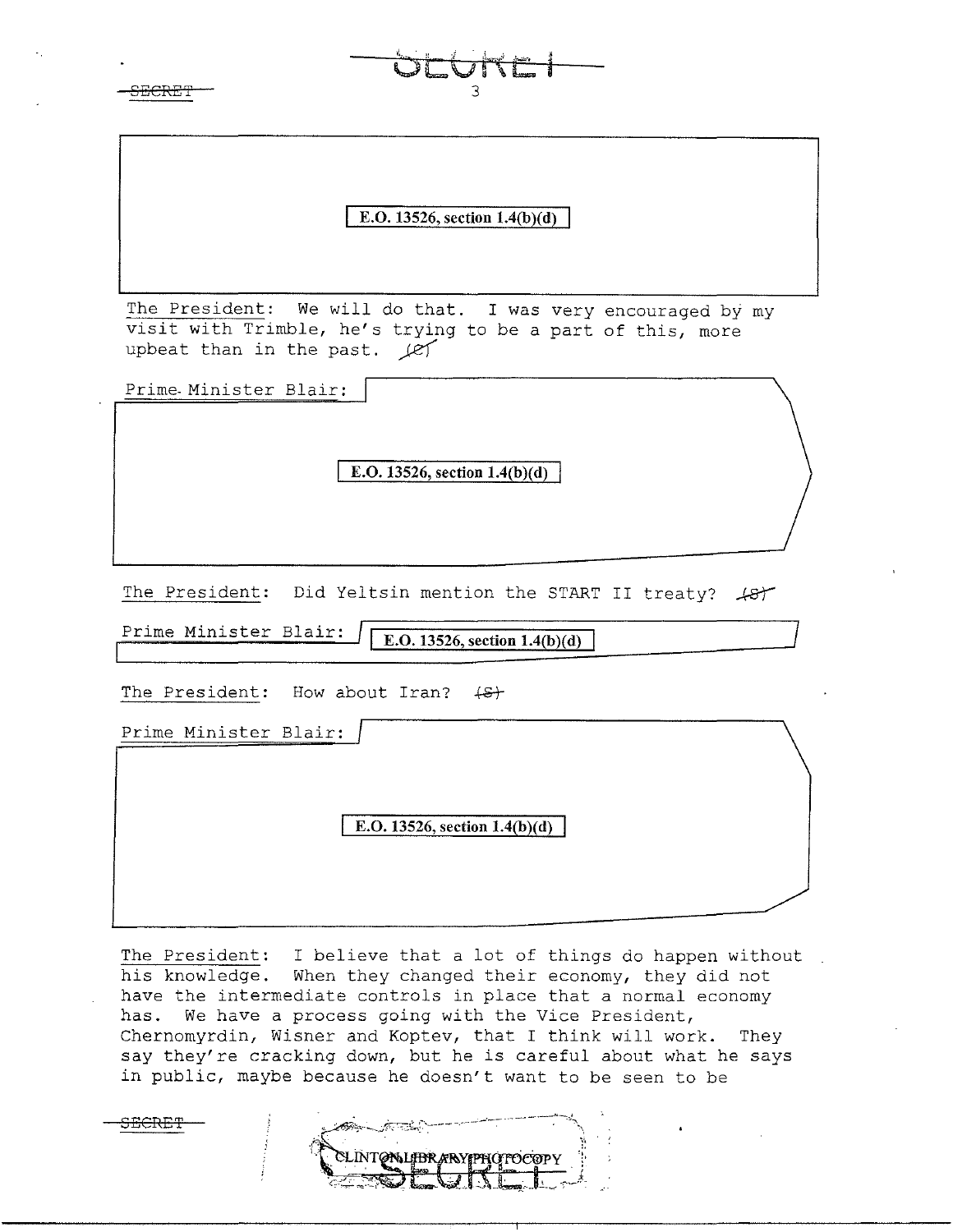| <u>ancor</u> m<br><del>JECKET</del> |  |  |
|-------------------------------------|--|--|

| dancing to our tune. 487                                                                                                                                         |
|------------------------------------------------------------------------------------------------------------------------------------------------------------------|
| Prime Minister Blair:                                                                                                                                            |
| E.O. 13526, section $1.4(b)(d)$                                                                                                                                  |
| The President: Oh God, I'm really worried about it. They are<br>so strongly opposed to any of that stuff that I'm quite worried<br>about how they'd react to it. |
| E.O. 13526, section 1.4(d)                                                                                                                                       |
| Prime Minister Blair:                                                                                                                                            |
| E.O. 13526, section $1.4(b)(d)$                                                                                                                                  |

4

آسي

 $\sqrt{2}$ 

The President: Let me ask you one other thing. I appreciate your help in keeping the issue over the French oil company Total from becoming a bigger problem. We need to work the twin tracks of an EU waiver and the Total-Gazprom case. I know that a lot of Europeans don't agree with us, but I'm still concerned about Iran becoming an industrial and military giant, given their philosophy. I'm hoping that the new leadership in time will have enough influence to change things, but there are no indications of this yet.  $+87$ 

Prime Minister Blair: **E.O.** 13526, section 1.4(b)(d)

The President: I'd appreciate anything you can do to help. don't want to get crossways with the French and EU. - (S)-I

Prime Minister Blair:

**E.O. 13526, section 1.4(b)(d)** 

**IBRARY PHOTOCOP** 

. "\.

**r**  · **l** 

**SECRET** ---~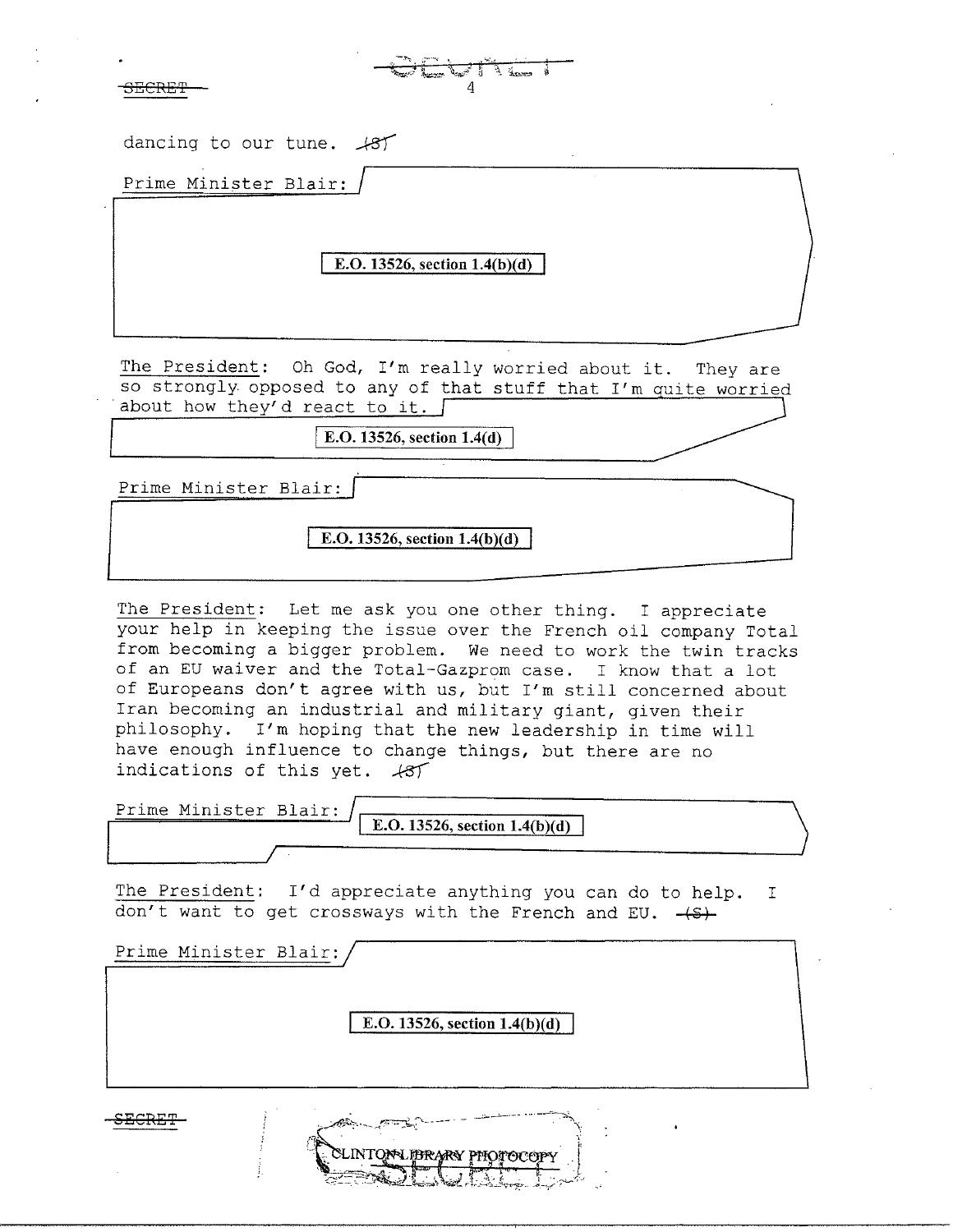SECRET

## **E.O. 13526, section 1.4(b)(d)**

 $\begin{array}{|c|c|} \hline \quad \quad & \end{array}$ 

The President: The Iranians -- and I sometimes think the Chinese are this way, too -- think we're so motivated by money<br>that we'll eventually cave in.  $\mathscr{L}$ that we'll eventually cave in.

Prime Minister Blair:

**E.O. 13526, section l.4(b**)(d)

The President: It took a long time, but it was the right thing to do. *J-51.* 

Prime Minister Blair: Yes. So, we're with you on that entirely. People are very supportive of your efforts to bring people around on the environmental issue.  $\sqrt{c_T}$ 

The President: The problem is, the U.S. Senate won't ratify anything I sign. They're in the Dark Ages on this -- mostly the Republicans, but Democrats, too. They're being told against all evidence that you can't do this without wrecking the economy. We had a big conference here this week with energy experts, people who are making a living implementing changes. But with everything going on in Washington, it didn't break through as I'd hoped. It may have moved things a little. I'm chipping away, trying to do everything I can to get us in decent shape, and the Japanese are trying to get us together.  $+e^+$ 

Prime Minister Blair:

**E.O. 13526, section l.4(b)(d)** 

The President: One thing we ought to do is to some way get the developing countries involved in a regime -- where they don't have the same controls as we -- to develop an alternate energy future. There are things they can do now that won't hamper growth, but they can do it now so that when they become developed, they'll already have a different energy structure. The trick is to get them involved without their thinking that we're trying to choke off their growth; we need their growth for our own sake.  $-\left(\epsilon\right)$ 

Prime Minister Blair: I agree with that totally.

**E.O. 13526, section 1.4(b)(d)** SECRET